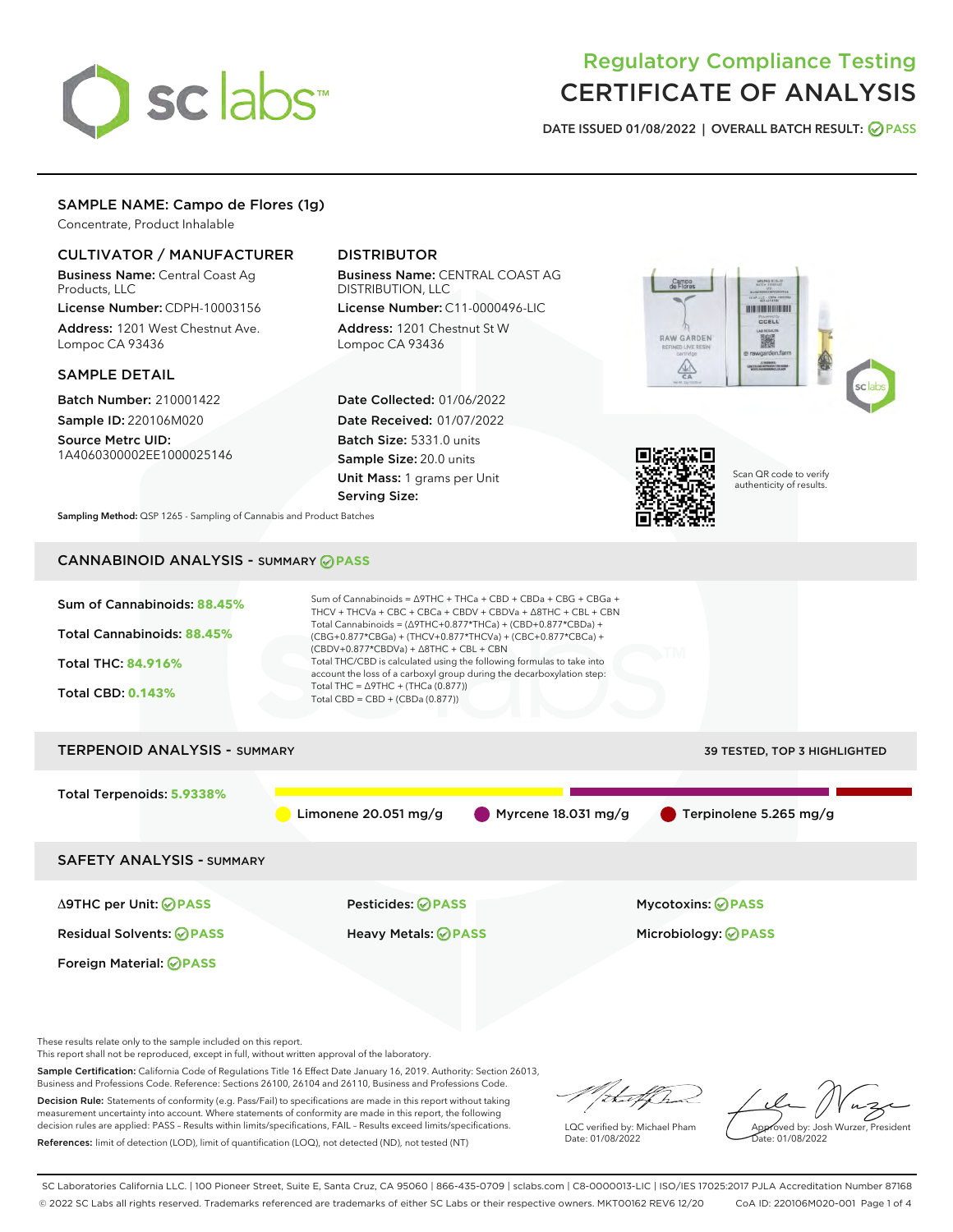



CAMPO DE FLORES (1G) | DATE ISSUED 01/08/2022 | OVERALL BATCH RESULT:  $\bigcirc$  PASS

#### CANNABINOID TEST RESULTS - 01/07/2022 2 PASS

Tested by high-performance liquid chromatography with diode-array detection (HPLC-DAD). **Method:** QSP 1157 - Analysis of Cannabinoids by HPLC-DAD

#### TOTAL CANNABINOIDS: **88.45%**

Total Cannabinoids (Total THC) + (Total CBD) + (Total CBG) + (Total THCV) + (Total CBC) + (Total CBDV) + ∆8THC + CBL + CBN

TOTAL THC: **84.916%** Total THC (∆9THC+0.877\*THCa)

TOTAL CBD: **0.143%**

Total CBD (CBD+0.877\*CBDa)

TOTAL CBG: 2.502% Total CBG (CBG+0.877\*CBGa)

TOTAL THCV: 0.44% Total THCV (THCV+0.877\*THCVa)

TOTAL CBC: ND Total CBC (CBC+0.877\*CBCa)

TOTAL CBDV: ND Total CBDV (CBDV+0.877\*CBDVa)

| <b>COMPOUND</b>            | LOD/LOQ<br>(mg/g) | <b>MEASUREMENT</b><br><b>UNCERTAINTY</b><br>(mg/g) | <b>RESULT</b><br>(mg/g) | <b>RESULT</b><br>(%) |
|----------------------------|-------------------|----------------------------------------------------|-------------------------|----------------------|
| <b>A9THC</b>               | 0.06/0.26         | ±29.211                                            | 849.16                  | 84.916               |
| <b>CBG</b>                 | 0.06/0.19         | ±0.986                                             | 25.02                   | 2.502                |
| <b>THCV</b>                | 0.1/0.2           | ±0.22                                              | 4.4                     | 0.44                 |
| <b>CBN</b>                 | 0.1/0.3           | ±0.19                                              | 2.9                     | 0.29                 |
| $\triangle$ 8THC           | 0.1/0.4           | ±0.13                                              | 1.6                     | 0.16                 |
| <b>CBD</b>                 | 0.07/0.29         | ±0.066                                             | 1.43                    | 0.143                |
| <b>THCa</b>                | 0.05/0.14         | N/A                                                | <b>ND</b>               | <b>ND</b>            |
| <b>THCVa</b>               | 0.07/0.20         | N/A                                                | <b>ND</b>               | <b>ND</b>            |
| <b>CBDa</b>                | 0.02/0.19         | N/A                                                | <b>ND</b>               | <b>ND</b>            |
| <b>CBDV</b>                | 0.04 / 0.15       | N/A                                                | <b>ND</b>               | <b>ND</b>            |
| <b>CBDVa</b>               | 0.03/0.53         | N/A                                                | <b>ND</b>               | <b>ND</b>            |
| <b>CBGa</b>                | 0.1/0.2           | N/A                                                | <b>ND</b>               | <b>ND</b>            |
| <b>CBL</b>                 | 0.06 / 0.24       | N/A                                                | <b>ND</b>               | <b>ND</b>            |
| <b>CBC</b>                 | 0.2 / 0.5         | N/A                                                | <b>ND</b>               | <b>ND</b>            |
| <b>CBCa</b>                | 0.07/0.28         | N/A                                                | <b>ND</b>               | <b>ND</b>            |
| <b>SUM OF CANNABINOIDS</b> |                   |                                                    | 884.5 mg/g              | 88.45%               |

#### **UNIT MASS: 1 grams per Unit**

| ∆9THC per Unit                        | 1120 per-package limit | 849.16 mg/unit | <b>PASS</b> |
|---------------------------------------|------------------------|----------------|-------------|
| <b>Total THC per Unit</b>             |                        | 849.16 mg/unit |             |
| <b>CBD per Unit</b>                   |                        | $1.43$ mg/unit |             |
| <b>Total CBD per Unit</b>             |                        | $1.43$ mg/unit |             |
| Sum of Cannabinoids<br>per Unit       |                        | 884.5 mg/unit  |             |
| <b>Total Cannabinoids</b><br>per Unit |                        | 884.5 mg/unit  |             |

| <b>COMPOUND</b>         | LOD/LOQ<br>(mg/g) | <b>MEASUREMENT</b><br><b>UNCERTAINTY</b><br>(mg/g) | <b>RESULT</b><br>(mg/g)                         | <b>RESULT</b><br>(%) |
|-------------------------|-------------------|----------------------------------------------------|-------------------------------------------------|----------------------|
| Limonene                | 0.005 / 0.016     | ±0.2867                                            | 20.051                                          | 2.0051               |
| <b>Myrcene</b>          | 0.008 / 0.025     | ±0.2326                                            | 18.031                                          | 1.8031               |
| Terpinolene             | 0.008 / 0.026     | ±0.1079                                            | 5.265                                           | 0.5265               |
| $\beta$ Caryophyllene   | 0.004 / 0.012     | ±0.1404                                            | 3.943                                           | 0.3943               |
| $\beta$ Pinene          | 0.004 / 0.014     | ±0.0374                                            | 3.256                                           | 0.3256               |
| $\alpha$ Pinene         | 0.005 / 0.017     | ±0.0215                                            | 2.500                                           | 0.2500               |
| Linalool                | 0.009 / 0.032     | ±0.0449                                            | 1.182                                           | 0.1182               |
| $\alpha$ Humulene       | 0.009 / 0.029     | ±0.0351                                            | 1.095                                           | 0.1095               |
| Fenchol                 | 0.010 / 0.034     | ±0.0354                                            | 0.914                                           | 0.0914               |
| Ocimene                 | 0.011 / 0.038     | ±0.0273                                            | 0.851                                           | 0.0851               |
| Terpineol               | 0.016 / 0.055     | ±0.0308                                            | 0.501                                           | 0.0501               |
| Camphene                | 0.005 / 0.015     | ±0.0039                                            | 0.342                                           | 0.0342               |
| trans-ß-Farnesene       | 0.008 / 0.025     | ±0.0094                                            | 0.266                                           | 0.0266               |
| $\alpha$ Phellandrene   | 0.006 / 0.020     | ±0.0034                                            | 0.247                                           | 0.0247               |
| 3 Carene                | 0.005 / 0.018     | ±0.0028                                            | 0.196                                           | 0.0196               |
| $\alpha$ Terpinene      | 0.005 / 0.017     | ±0.0025                                            | 0.168                                           | 0.0168               |
| <b>Borneol</b>          | 0.005 / 0.016     | ±0.0061                                            | 0.146                                           | 0.0146               |
| $\gamma$ Terpinene      | 0.006 / 0.018     | ±0.0019                                            | 0.111                                           | 0.0111               |
| Fenchone                | 0.009 / 0.028     | ±0.0027                                            | 0.092                                           | 0.0092               |
| Nerolidol               | 0.009 / 0.028     | ±0.0031                                            | 0.050                                           | 0.0050               |
| Valencene               | 0.009 / 0.030     | ±0.0034                                            | 0.049                                           | 0.0049               |
| $\alpha$ Cedrene        | 0.005 / 0.016     | ±0.0012                                            | 0.039                                           | 0.0039               |
| Citronellol             | 0.003 / 0.010     | ±0.0017                                            | 0.035                                           | 0.0035               |
| Geraniol                | 0.002 / 0.007     | ±0.0004                                            | 0.008                                           | 0.0008               |
| Sabinene                | 0.004 / 0.014     | N/A                                                | <loq< th=""><th><loq< th=""></loq<></th></loq<> | <loq< th=""></loq<>  |
| p-Cymene                | 0.005 / 0.016     | N/A                                                | 100                                             | <loq< th=""></loq<>  |
| Sabinene Hydrate        | 0.006 / 0.022     | N/A                                                | <loq< th=""><th><loq< th=""></loq<></th></loq<> | <loq< th=""></loq<>  |
| Nerol                   | 0.003 / 0.011     | N/A                                                | <loq< th=""><th><loq< th=""></loq<></th></loq<> | <loq< th=""></loq<>  |
| Caryophyllene<br>Oxide  | 0.010 / 0.033     | N/A                                                | <loq< th=""><th><loq< th=""></loq<></th></loq<> | <loq< th=""></loq<>  |
| Guaiol                  | 0.009 / 0.030     | N/A                                                | 100                                             | <loq< th=""></loq<>  |
| Eucalyptol              | 0.006 / 0.018     | N/A                                                | ND                                              | ND                   |
| (-)-Isopulegol          | 0.005 / 0.016     | N/A                                                | ND                                              | ND                   |
| Camphor                 | 0.006 / 0.019     | N/A                                                | ND                                              | ND                   |
| Isoborneol              | 0.004 / 0.012     | N/A                                                | ND                                              | ND                   |
| Menthol                 | 0.008 / 0.025     | N/A                                                | ND                                              | ND                   |
| R-(+)-Pulegone          | 0.003 / 0.011     | N/A                                                | ND                                              | ND                   |
| <b>Geranyl Acetate</b>  | 0.004 / 0.014     | N/A                                                | ND                                              | ND                   |
| Cedrol                  | 0.008 / 0.027     | N/A                                                | ND                                              | ND                   |
| $\alpha$ Bisabolol      | 0.008 / 0.026     | N/A                                                | ND                                              | ND                   |
| <b>TOTAL TERPENOIDS</b> |                   |                                                    | 59.338 mg/g                                     | 5.9338%              |

SC Laboratories California LLC. | 100 Pioneer Street, Suite E, Santa Cruz, CA 95060 | 866-435-0709 | sclabs.com | C8-0000013-LIC | ISO/IES 17025:2017 PJLA Accreditation Number 87168 © 2022 SC Labs all rights reserved. Trademarks referenced are trademarks of either SC Labs or their respective owners. MKT00162 REV6 12/20 CoA ID: 220106M020-001 Page 2 of 4

# TERPENOID TEST RESULTS - 01/08/2022

Terpene analysis utilizing gas chromatography-flame ionization detection (GC-FID). **Method:** QSP 1192 - Analysis of Terpenoids by GC-FID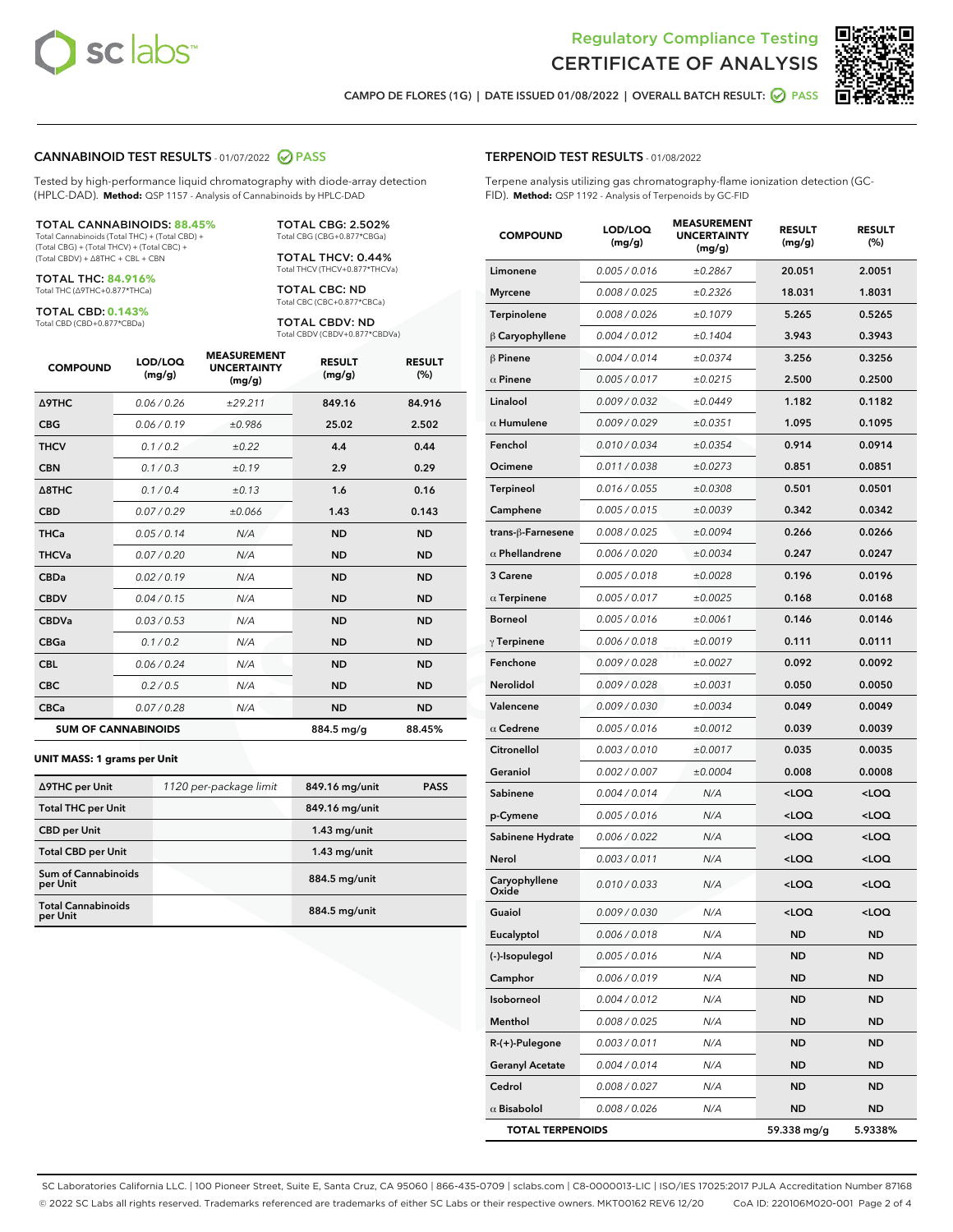



CAMPO DE FLORES (1G) | DATE ISSUED 01/08/2022 | OVERALL BATCH RESULT:  $\bigcirc$  PASS

# CATEGORY 1 PESTICIDE TEST RESULTS - 01/08/2022 2 PASS

Pesticide and plant growth regulator analysis utilizing high-performance liquid chromatography-mass spectrometry (HPLC-MS) or gas chromatography-mass spectrometry (GC-MS). \*GC-MS utilized where indicated. **Method:** QSP 1212 - Analysis of Pesticides and Mycotoxins by LC-MS or QSP 1213 - Analysis of Pesticides by GC-MS

| <b>COMPOUND</b>             | LOD/LOQ<br>$(\mu g/g)$ | <b>ACTION</b><br><b>LIMIT</b><br>$(\mu q/q)$ | <b>MEASUREMENT</b><br><b>UNCERTAINTY</b><br>$(\mu g/g)$ | <b>RESULT</b><br>$(\mu g/g)$ | <b>RESULT</b> |
|-----------------------------|------------------------|----------------------------------------------|---------------------------------------------------------|------------------------------|---------------|
| Aldicarb                    | 0.03 / 0.08            | $\ge$ LOD                                    | N/A                                                     | <b>ND</b>                    | <b>PASS</b>   |
| Carbofuran                  | 0.02 / 0.05            | $\ge$ LOD                                    | N/A                                                     | <b>ND</b>                    | <b>PASS</b>   |
| Chlordane*                  | 0.03 / 0.08            | $\ge$ LOD                                    | N/A                                                     | <b>ND</b>                    | <b>PASS</b>   |
| Chlorfenapyr*               | 0.03/0.10              | $\ge$ LOD                                    | N/A                                                     | <b>ND</b>                    | <b>PASS</b>   |
| Chlorpyrifos                | 0.02 / 0.06            | $\ge$ LOD                                    | N/A                                                     | <b>ND</b>                    | <b>PASS</b>   |
| Coumaphos                   | 0.02 / 0.07            | $\ge$ LOD                                    | N/A                                                     | <b>ND</b>                    | <b>PASS</b>   |
| Daminozide                  | 0.02 / 0.07            | $\ge$ LOD                                    | N/A                                                     | <b>ND</b>                    | <b>PASS</b>   |
| <b>DDVP</b><br>(Dichlorvos) | 0.03/0.09              | $\ge$ LOD                                    | N/A                                                     | <b>ND</b>                    | <b>PASS</b>   |
| Dimethoate                  | 0.03 / 0.08            | $\ge$ LOD                                    | N/A                                                     | <b>ND</b>                    | <b>PASS</b>   |
| Ethoprop(hos)               | 0.03/0.10              | $\ge$ LOD                                    | N/A                                                     | <b>ND</b>                    | <b>PASS</b>   |
| Etofenprox                  | 0.02/0.06              | $>$ LOD                                      | N/A                                                     | <b>ND</b>                    | <b>PASS</b>   |
| Fenoxycarb                  | 0.03 / 0.08            | $\ge$ LOD                                    | N/A                                                     | <b>ND</b>                    | <b>PASS</b>   |
| Fipronil                    | 0.03/0.08              | $>$ LOD                                      | N/A                                                     | <b>ND</b>                    | <b>PASS</b>   |
| Imazalil                    | 0.02 / 0.06            | $\ge$ LOD                                    | N/A                                                     | <b>ND</b>                    | <b>PASS</b>   |
| Methiocarb                  | 0.02 / 0.07            | $\ge$ LOD                                    | N/A                                                     | <b>ND</b>                    | <b>PASS</b>   |
| Methyl<br>parathion         | 0.03/0.10              | $>$ LOD                                      | N/A                                                     | <b>ND</b>                    | <b>PASS</b>   |
| <b>Mevinphos</b>            | 0.03/0.09              | $>$ LOD                                      | N/A                                                     | <b>ND</b>                    | <b>PASS</b>   |
| Paclobutrazol               | 0.02 / 0.05            | $>$ LOD                                      | N/A                                                     | <b>ND</b>                    | <b>PASS</b>   |
| Propoxur                    | 0.03/0.09              | $\ge$ LOD                                    | N/A                                                     | <b>ND</b>                    | <b>PASS</b>   |
| Spiroxamine                 | 0.03 / 0.08            | $\ge$ LOD                                    | N/A                                                     | <b>ND</b>                    | <b>PASS</b>   |
| Thiacloprid                 | 0.03/0.10              | $\ge$ LOD                                    | N/A                                                     | <b>ND</b>                    | <b>PASS</b>   |

### CATEGORY 2 PESTICIDE TEST RESULTS - 01/08/2022 2 PASS

| <b>COMPOUND</b>          | LOD/LOQ<br>$(\mu g/g)$ | <b>ACTION</b><br><b>LIMIT</b><br>$(\mu g/g)$ | <b>MEASUREMENT</b><br><b>UNCERTAINTY</b><br>$(\mu g/g)$ | <b>RESULT</b><br>$(\mu g/g)$ | <b>RESULT</b> |
|--------------------------|------------------------|----------------------------------------------|---------------------------------------------------------|------------------------------|---------------|
| Abamectin                | 0.03/0.10              | 0.1                                          | N/A                                                     | <b>ND</b>                    | <b>PASS</b>   |
| Acephate                 | 0.02/0.07              | 0.1                                          | N/A                                                     | <b>ND</b>                    | <b>PASS</b>   |
| Acequinocyl              | 0.02/0.07              | 0.1                                          | N/A                                                     | <b>ND</b>                    | <b>PASS</b>   |
| Acetamiprid              | 0.02/0.05              | 0.1                                          | N/A                                                     | <b>ND</b>                    | <b>PASS</b>   |
| Azoxystrobin             | 0.02/0.07              | 0.1                                          | N/A                                                     | <b>ND</b>                    | <b>PASS</b>   |
| <b>Bifenazate</b>        | 0.01/0.04              | 0.1                                          | N/A                                                     | <b>ND</b>                    | <b>PASS</b>   |
| <b>Bifenthrin</b>        | 0.02 / 0.05            | 3                                            | N/A                                                     | <b>ND</b>                    | <b>PASS</b>   |
| <b>Boscalid</b>          | 0.03/0.09              | 0.1                                          | N/A                                                     | <b>ND</b>                    | <b>PASS</b>   |
| Captan                   | 0.19/0.57              | 0.7                                          | N/A                                                     | <b>ND</b>                    | <b>PASS</b>   |
| Carbaryl                 | 0.02/0.06              | 0.5                                          | N/A                                                     | <b>ND</b>                    | <b>PASS</b>   |
| Chlorantranilip-<br>role | 0.04/0.12              | 10                                           | N/A                                                     | <b>ND</b>                    | <b>PASS</b>   |
| Clofentezine             | 0.03/0.09              | 0.1                                          | N/A                                                     | <b>ND</b>                    | <b>PASS</b>   |

| <b>COMPOUND</b>               | LOD/LOQ<br>$(\mu g/g)$ | <b>ACTION</b><br>LIMIT<br>(µg/g) | <b>MEASUREMENT</b><br><b>UNCERTAINTY</b><br>(µg/g) | <b>RESULT</b><br>$(\mu g/g)$ | <b>RESULT</b> |
|-------------------------------|------------------------|----------------------------------|----------------------------------------------------|------------------------------|---------------|
| Cyfluthrin                    | 0.12 / 0.38            | $\overline{c}$                   | N/A                                                | ND                           | <b>PASS</b>   |
| Cypermethrin                  | 0.11 / 0.32            | 1                                | N/A                                                | <b>ND</b>                    | <b>PASS</b>   |
| Diazinon                      | 0.02 / 0.05            | 0.1                              | N/A                                                | <b>ND</b>                    | <b>PASS</b>   |
| Dimethomorph                  | 0.03 / 0.09            | 2                                | N/A                                                | <b>ND</b>                    | <b>PASS</b>   |
| Etoxazole                     | 0.02 / 0.06            | 0.1                              | N/A                                                | <b>ND</b>                    | <b>PASS</b>   |
| Fenhexamid                    | 0.03 / 0.09            | 0.1                              | N/A                                                | <b>ND</b>                    | <b>PASS</b>   |
| Fenpyroximate                 | 0.02 / 0.06            | 0.1                              | N/A                                                | <b>ND</b>                    | <b>PASS</b>   |
| Flonicamid                    | 0.03 / 0.10            | 0.1                              | N/A                                                | <b>ND</b>                    | <b>PASS</b>   |
| Fludioxonil                   | 0.03/0.10              | 0.1                              | N/A                                                | <b>ND</b>                    | <b>PASS</b>   |
| Hexythiazox                   | 0.02 / 0.07            | 0.1                              | N/A                                                | <b>ND</b>                    | <b>PASS</b>   |
| Imidacloprid                  | 0.04 / 0.11            | 5                                | N/A                                                | <b>ND</b>                    | <b>PASS</b>   |
| Kresoxim-methyl               | 0.02 / 0.07            | 0.1                              | N/A                                                | <b>ND</b>                    | <b>PASS</b>   |
| <b>Malathion</b>              | 0.03 / 0.09            | 0.5                              | N/A                                                | <b>ND</b>                    | <b>PASS</b>   |
| Metalaxyl                     | 0.02 / 0.07            | $\overline{c}$                   | N/A                                                | <b>ND</b>                    | <b>PASS</b>   |
| Methomyl                      | 0.03 / 0.10            | $\mathcal{I}$                    | N/A                                                | <b>ND</b>                    | <b>PASS</b>   |
| Myclobutanil                  | 0.03 / 0.09            | 0.1                              | N/A                                                | <b>ND</b>                    | <b>PASS</b>   |
| Naled                         | 0.02 / 0.07            | 0.1                              | N/A                                                | <b>ND</b>                    | <b>PASS</b>   |
| Oxamyl                        | 0.04 / 0.11            | 0.5                              | N/A                                                | <b>ND</b>                    | <b>PASS</b>   |
| Pentachloronitro-<br>benzene* | 0.03/0.09              | 0.1                              | N/A                                                | <b>ND</b>                    | <b>PASS</b>   |
| Permethrin                    | 0.04 / 0.12            | 0.5                              | N/A                                                | <b>ND</b>                    | <b>PASS</b>   |
| Phosmet                       | 0.03 / 0.10            | 0.1                              | N/A                                                | <b>ND</b>                    | <b>PASS</b>   |
| Piperonylbu-<br>toxide        | 0.02 / 0.07            | 3                                | N/A                                                | <b>ND</b>                    | <b>PASS</b>   |
| Prallethrin                   | 0.03 / 0.08            | 0.1                              | N/A                                                | <b>ND</b>                    | <b>PASS</b>   |
| Propiconazole                 | 0.02 / 0.07            | 0.1                              | N/A                                                | <b>ND</b>                    | <b>PASS</b>   |
| Pyrethrins                    | 0.04 / 0.12            | 0.5                              | N/A                                                | <b>ND</b>                    | <b>PASS</b>   |
| Pyridaben                     | 0.02 / 0.07            | 0.1                              | N/A                                                | <b>ND</b>                    | <b>PASS</b>   |
| Spinetoram                    | 0.02 / 0.07            | 0.1                              | N/A                                                | ND                           | <b>PASS</b>   |
| Spinosad                      | 0.02 / 0.07            | 0.1                              | N/A                                                | <b>ND</b>                    | <b>PASS</b>   |
| Spiromesifen                  | 0.02 / 0.05            | 0.1                              | N/A                                                | <b>ND</b>                    | <b>PASS</b>   |
| Spirotetramat                 | 0.02 / 0.06            | 0.1                              | N/A                                                | <b>ND</b>                    | <b>PASS</b>   |
| Tebuconazole                  | 0.02 / 0.07            | 0.1                              | N/A                                                | ND                           | <b>PASS</b>   |
| Thiamethoxam                  | 0.03 / 0.10            | 5                                | N/A                                                | <b>ND</b>                    | <b>PASS</b>   |
| Trifloxystrobin               | 0.03 / 0.08            | 0.1                              | N/A                                                | <b>ND</b>                    | <b>PASS</b>   |

SC Laboratories California LLC. | 100 Pioneer Street, Suite E, Santa Cruz, CA 95060 | 866-435-0709 | sclabs.com | C8-0000013-LIC | ISO/IES 17025:2017 PJLA Accreditation Number 87168 © 2022 SC Labs all rights reserved. Trademarks referenced are trademarks of either SC Labs or their respective owners. MKT00162 REV6 12/20 CoA ID: 220106M020-001 Page 3 of 4